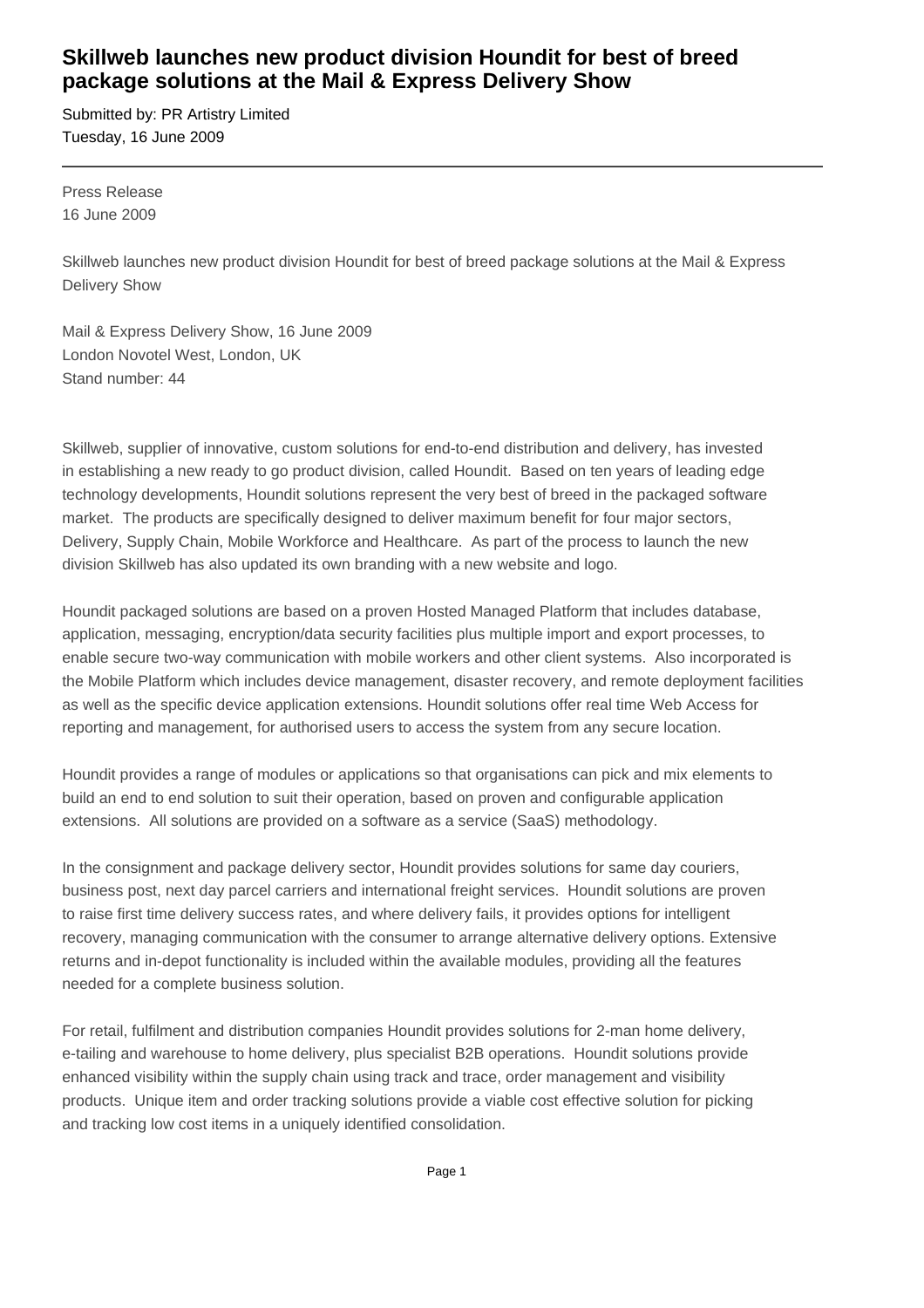For organisations with mobile workforces Houndit provides a wide range of command and control, device based applications that are easy and intuitive to use, and ideal for non-technical users. Houndit specialises in 'one finger' operation, so that there is no requirement for styluses, and offers a wide range of cost-effective devices to suit all eventualities. The Houndit principle offers a single secure managed Application Data Exchange with user data access controlled by the application on a need-to-know basis, relating to the task in hand. This has significant benefits for security of enterprise systems, client data and general data security.

For organisations with the need for healthcare mobility solutions, Houndit extends the functionality found with its delivery, traceability and workforce management systems and adds the enhanced security levels required for dealing with patient data. Its solutions are also delivered on mobile devices with anti-microbial cases which can help reduce the risk of your mobile workforce spreading infection or becoming infected.

Skillweb, as the parent company of Houndit, will continue to deliver custom solutions and maintain a significant research and development programme for the logistics sector. This incorporates enterprise web developments, practical traceability solutions and real time location systems. Skillweb will continue to work in partnership with its existing customers to maintain and enhance their systems, and additionally provide consultancy and professional services across the chosen markets.

Paul Ridden, Managing Director of Skillweb said, "At Skillweb we have many years experience in providing custom-built solutions to the delivery and logistics sector, enabling large companies to cut costs, streamline operations and so achieve a fast return on their investment. In delivering these solutions we have learned what works in practice, and how to provide intuitive solutions that people are happy to use because they help them to do their jobs better. Skillweb is now in a position to offer packaged versions of these products to a wider audience, enabling many more organisations to cut costs from their operations while improving their service to customers." -ends-

## NOTES TO EDITORS

#### About Skillweb

Founded in 1999 Skillweb is a leading supplier of innovative supply chain solutions focusing on tracking orders from purchase through to fulfilment. Skillweb has successfully supplied its proven solutions to a number of blue chip companies including British Telecom, DHL, Lynx Express, United Cooperatives, Guernsey Post, Isle of Man Post Office and Air Products.

Skillweb has over 5,000 fully managed deployments across the UK and Europe and is responsible for managing in excess of 150,000 transactions per day.

For more details please visit: www.skillweb.co.uk.

## About Houndit

Houndit is the packaged solution division of Skillweb. Houndit provides best of breed solutions that